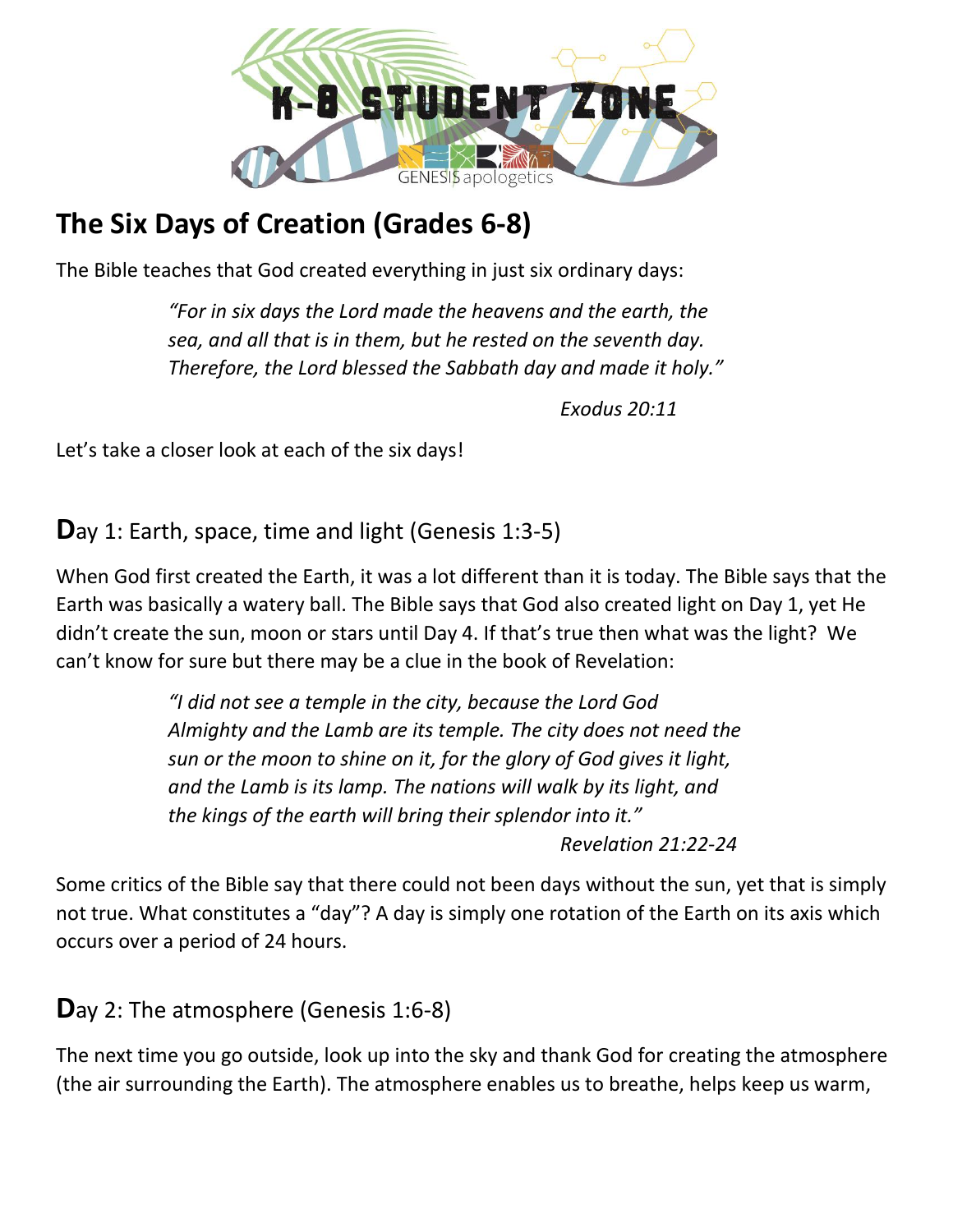and protects us from meteorites and the sun's harmful rays. Life would not be possible without the atmosphere!

Did you know that air has weight? The weight of the air pushes down on us and creates something called atmospheric pressure. Need proof? Complete the experiment below.

#### **Activity:** experiment

- 1. Please do this activity outside or over a sink
- 2. Find a cup and a small piece of carboard
- 3. Fill the cup ¾ full with water
- 4. Place the cardboard over the top of the cup
- 5. Use your hand to firmly hold the cardboard in place and turn the cup upside down.
- 6. Release the cardboard. The atmospheric pressure will hold the cardboard in place.

### **D**ay 3: Dry land and plants (Genesis 1:9-13)

On Day 3 of Creation Week, God caused dry land to appear and created plants. Many plants are beautiful and provide us with food, shade, and oxygen to breathe. Some can also be used to create medicine. When you take a closer look at plants, you'll discover that they contain tiny biological "factories" that convert solar energy, carbon dioxide and water into oxygen and sugars via a rather complicated process called photosynthesis. If you want to learn more about it, please visit [https://creation.com/green-power](https://creation.com/green-power-photosynthesis)[photosynthesis.](https://creation.com/green-power-photosynthesis)



## **D**ay 4: The sun, moon and stars (Genesis 1:16)

On Day 4 God created the sun, moon and stars. The sun is extremely important for many reasons. It helps keep us warm and healthy. It also provides energy and helps the plants grow.

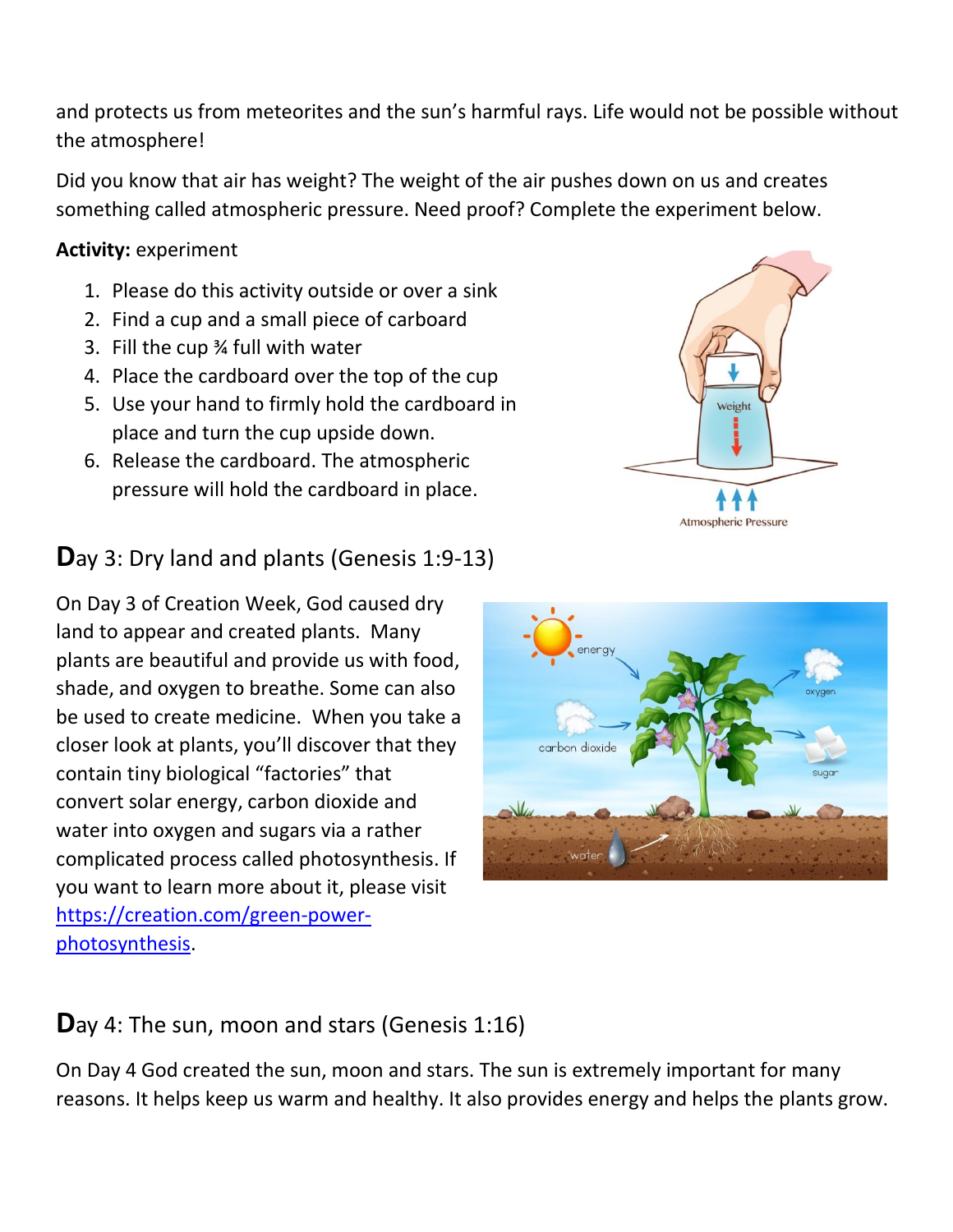The gravitational pull of moon on the Earth creates a slight bulge and causes the ocean tides (see the diagram below). This helps keep plants and creatures that live in the ocean healthy.



God created more stars that we could ever count. How many? One estimate is  $3 \times 10^{23}$ . That is a lot of stars! What is amazing is that God knows each of them by name! (Psalm 147:1-5)

### **D**ay 5: Sea and flying creatures (Genesis 1:20)

On Day 5 God made creatures that live in water. This includes fish, dolphins, whales, eels, sharks, crabs, lobsters, sea turtles and thousands of other types of creatures!

God also made creatures that fly on day five. This includes birds, bees, dragonflies, bats, flying insects, pterodactyls (winged reptiles) and many others!

**D**ay 6: Land creatures and people (Genesis 1:24-27)

On Day 6 God made creatures that move along the ground. This includes dogs, cats, bears, mice, deer, elephants, hippos, crawling insects, dinosaurs and thousands of other creatures! God also made His favorite creatures on Day 6—people! We are God's favorite creatures because we were made in His image (Genesis 1:27).